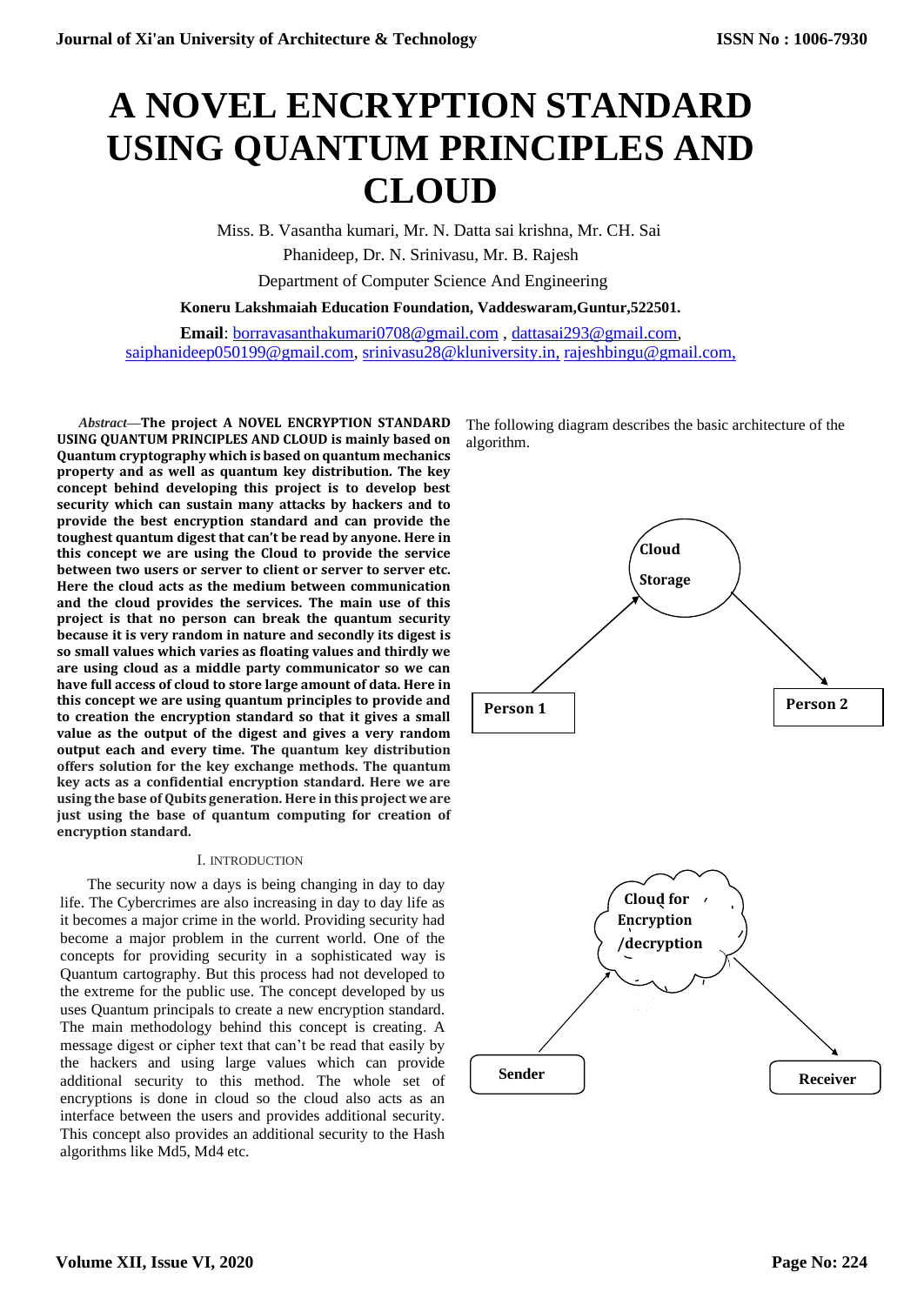#### *A. Quantum Cryptography*

The science of exploiting quantum mechanical properties to perform tasks like crypto logical tasks. In quantum key distribution the simplest example of quantum cryptography is quantum key distribution which is main based on the key exchange which offers associate information theatrically secured resolution platform. The main advantage of the quantum cryptography lies within the incontrovertible factthat completes the cryptologic tasks that square measure proved or conjectured to be not possible. It is not possible to repeat or decode the knowledge that is encoded in the quantum states. If someone tries to attempt to browse the encoded knowledge then the state changes.

The basic architecture of Quantum cryptography is as follows



#### *B. Quantum key distribution*

The best and the well-known developed application of the quantum cryptography is the quantum key distribution. Here in this quantum key distribution the key that is been shared between two people or two parties let us consider two people as Alice and Bob. In this mechanism the key is sent through a Photons in a safe channel of communication nothing but the quantum key distribution channel and the message digest or the message is been sent through the super and sub positions of the photons and by the Qubits which are more complex and flexible while transmission of the message if any person wanted to decode the encrypted message through these channels the super positions or the sub positions of the encrypted photons are changed and the authentication is received on both sides of the parties. The data of message digest is also changed because of the change happened to the photons and Qubits in the message communication system.

This architecture shows the communication between the parties in the key distribution system.



Here we can see separate channels for encoding message and for

the random secret that is for the quantum key distribution channel.

#### *C. Heisenberg uncertainty principle*

This principle is proposed by Heisenberg in the year 1927 in this principle he states that the moment or velocity and the position of an object can't be determined exactly so this principle gives random values based on the position and moment of an object and provides randomness nature. Mathematical representation of the principle is as follows

$$
\Delta x \times \Delta v \; x \geq h/4\pi m
$$

 $\Delta x$  is the uncertainty in the position of the electron  $\Delta v$  x is the uncertainty in the momentum (velocity) h = Planck's Constant  $m =$ mass

in the same way If we know the position of an electron with high accuracy then its velocity will be uncertain. Similarly, if the velocity of an electron is known precisely then its position will be uncertain. The uncertainty rule is based on the defined paths and trajectories of the electrons.

Known formula of the Heisenberg uncertainty principle calculations

$$
\Delta x \times \Delta v \times f = h/4\pi m
$$
  
= (6.626×10-34 JS)/(4×3.1416×10-6 kg)≈10-28 m 2 s-1

#### *D. Wave functions*

The fundamental constant mostly occurred in the quantum mechanics is the Planks constant which is given by Max Plank which is denoted by *h*. This common abbreviation  $\hbar = h/2\pi$ , also known as the reduced Planck constant or Dirac constant.

The general form of [wavefunction](https://en.wikipedia.org/wiki/Wavefunction) for a system of particles, each with position  $\mathbf{r}_i$  and z-component of spin  $s_{zi}$ . Sums are over the discrete variable *sz*, integrals over continuous positions **r**.

For clarity and brevity, the coordinates are collected into tuples, the indices label the particles. Following are general mathematical results, used in calculations.

#### *E. Planks constant*

The planks constant comes under the mostly used quantum value proposed by Max Plank which is widely used in the wave functions. This constant describes the behavior of particles and waves on th[e atomic s](https://www.britannica.com/science/atom)cale, including theaspect of light. The significance of Planck's constant in this concept is that it provides a wide range of randomization and random values so that randomness is maintained. Planck's constant *h* times the radiation frequency symbolized by the Greek letter nu, v, or simply  $E = hv$  is the equation of the Plank's constant. The values of the Planks constant are given in the following table and this plays a huge role in the creation of the encryption standard.

| Year                 | $h/10^{-34}$ J s                      | $u(h)/10^{-41}$<br>Js  | Reference                                                                        |
|----------------------|---------------------------------------|------------------------|----------------------------------------------------------------------------------|
| 1919<br>1929<br>1969 | 6.5543<br>6.547<br>6.626196           | 100000<br>80000<br>500 | Birge $[5, 6]$<br>Birge $[6]$                                                    |
| 1973<br>1986         | 6.626176<br>6.6260755                 | 360<br>40              | Taylor <i>et al</i> $[44]$<br>Cohen and Taylor $[12]$<br>Cohen and Taylor $[13]$ |
| 1998<br>2002<br>2006 | 6.62606876<br>6.6260693<br>6.62606896 | 5.2<br>11<br>3.3       | Mohr and Taylor [34]<br>Mohr and Taylor [35]<br>Mohr et al $[36]$                |
| 2010<br>2014         | 6.62606957<br>6.62607004              | 2.9<br>0.81            | Mohr et al $[37]$<br>Mohr et al [38]                                             |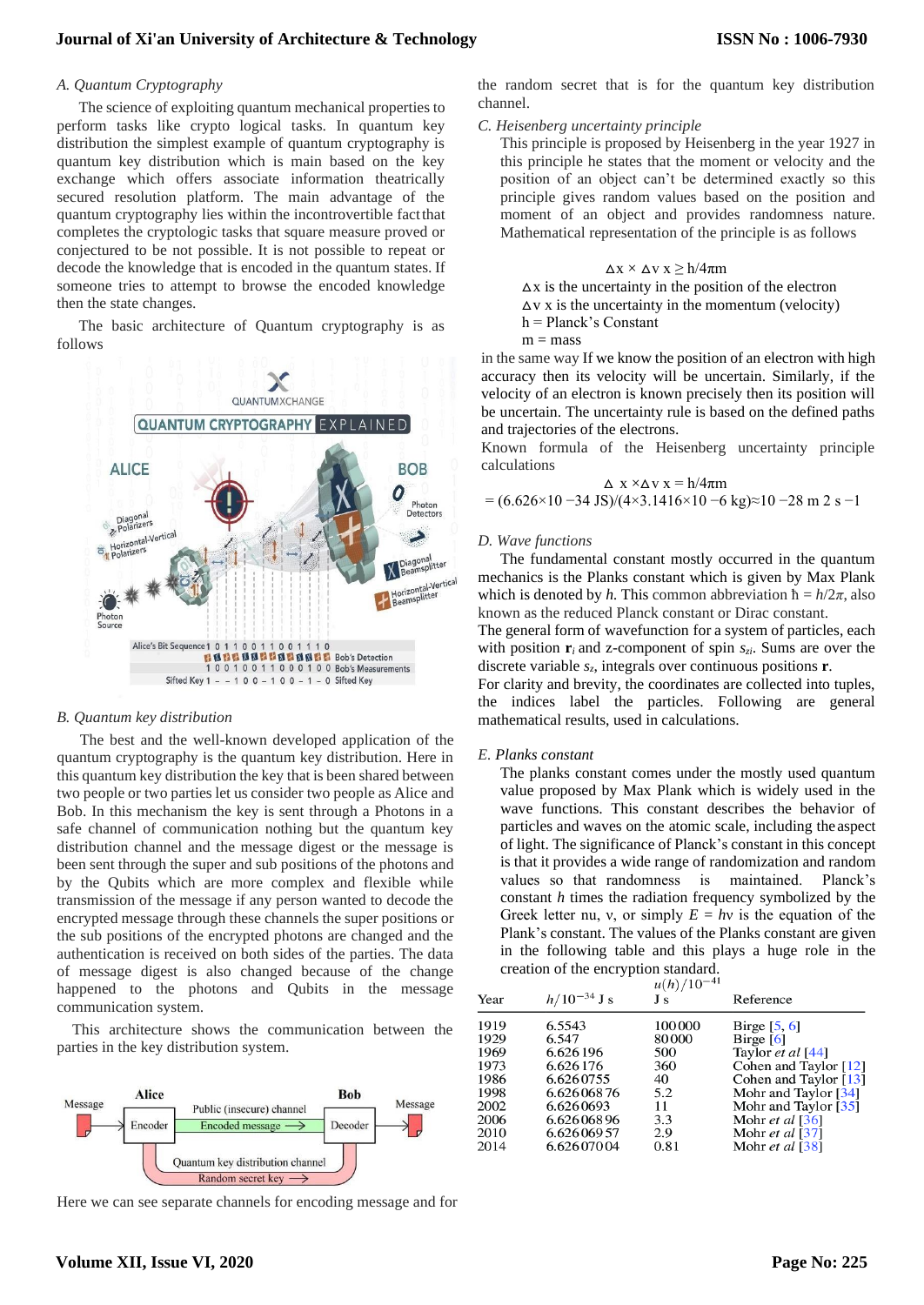## I. EXISTING ALGORITHM

Quantum Fourier transform and Quantum Fourier sampling:

This is one of the most basic building blocks for the quantum algorithms in quantum computing. It is the part of many quantum algorithms mainly known as Shor's algorithm used for factorizing and to compute the discrete and its time complexity is big oh of  $n^2$  O( $n^2$ ) and its main property is to follow the Fact of unitary transformation.

Quantum Factoring and finding hidden structures:

The main idea of Quantum factorization is used calculating discrete logarithms and factorization of polynomial time complexity. It is major breakthrough in the field of quantum algorithms, because of its apparent speedup compared withthe classical algorithms. This is well known because of its speedup in applications known

Grover's algorithm and quantum random walks:

It is an another type of quantum algorithm to make use of random walk i.e. nothing but "Quantum random walk". This addresses the particular problem for finding the different inputs for the function to get a accurate output. Its Time complexity is big oh of square root of N

Hamiltonian simulation algorithms:

Hamilton simulation algorithm is mainly focused on its structure or its behavior for the environment which it exists. Considering an example for Hamilton simulation algorithm used to find the structure of a particle and its behavior of its neighboring particles. Its first approach shown the implementation of time algorithm and it is referred as Hamilton simulation.

## II. PROPOSED ALGORITHM APPROACH

The algorithm of this process is as defined below

- *A.* The first step of this process is to take the input from the user
- *B.* Second step of this process is to take the input message to the cloud system
- *C.* The third step of this process is to take the encrypt this whole input message in the cloud to prepare a complex message digest using quantum principles.
- *D.* The fourth step of this process is to send the message digest generated by the cloud to the receiver
- *E.* The fifth step includes the decryption procedure of the obtained message digest
- *F.* The sixth step includes the cloud services to decrypt the whole message in the cloud and to send this decrypted message to the receiver.
- *G.* Here in this process the cloud acts as a medium between the sender and the receiver or the users
- *H.* The whole set of the code for the encryption and the decryption is handled by the cloud servers and the users are provided with a direct attachment with the cloud system and there is no missing of the information.
- *I.* And finally, the cloud even provides the services to store the information of the messages at a vast storage limits i.e. we can store a huge number of

to the system

Here we are using the concept of Heisenberg uncertainty principle and the encryption and decryption process will be done by using some of the quantum principles existing.

Here this concept is mostly based on the assumptions of the messages which are been sent from sender to receiver.

#### Our concept on developing the Encryption standard:

encryption



 $\triangleright$  This concept provides an additional security to the hash algorithms

About MD5 hash algorithm:

This is a hash algorithm developed Merkle-Damgard. It is a one directional cryptological operation or unidirectional cryptological operation. This algorithm provides a complex message digest and helps us in creating a secured way of message transfer with authentication.

The MD5 hash operate was originally designed to be used as a secure cryptological hash rule for authenticating digital signatures.MD5 has been deprecated for uses aside from as a noncryptographic confirmation to verify knowledge integrity and sight unintentional knowledge corruption.

This algorithm provides an additional security to the hash functions and this can be used as a customized version of the algorithm. This algorithm developed is customizable and flexible algorithm which can be adopted by any system and can be easily modified based on the needs and requirements.

messages or information required and it adds an additional security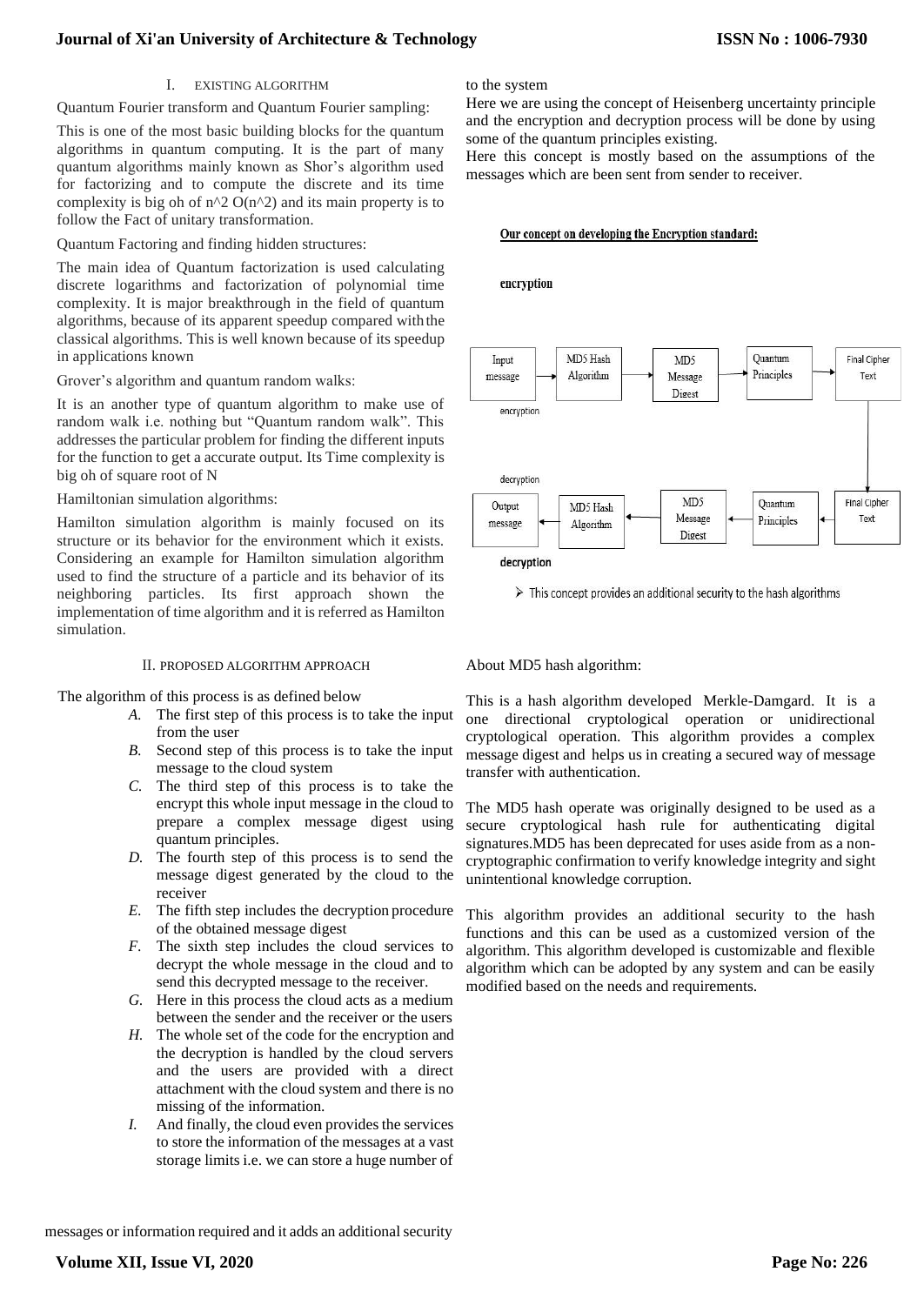

Without Using MD5 Algorithm:

The architecture of the algorithm without MD5 algorithm is given in the below diagram

# Without MD5:

## sender



This concept can also be done without MD5 but it becomes a simple architecture. This can also be used for the process of encryption and decryption.

Key distribution concept of this algorithm:

- *A.* The concept of key distribution is done by the message digest in the cloud and the cloud sends this cipher text to the receiver
- *B.* In this concept key is not used but it's a typical assumption of the key
- *C.* This gives a complex mechanism of the key
- *D.* And this concept can be adoptable to any key mechanism and it can be used with keys also



Adoptable concepts:



This concept is adoptable with the public key encryptions and decryptions i.e. public key cryptography or Synchronous key distribution.



This concept also is adoptable for different keys to encrypt and decrypt the message using public key and private key i.e. Asynchronous key distribution.

And this concept can also be adoptable for multiple keys to encrypt and decrypt the message like first encrypt with one key next decrypt with another key and again encrypt with another key etc. so to provide more security. That is Multiple key distribution. Finally, this concept can be adoptable with any key mechanism.

## Amazon web services (AWS):

The amazon web services are one of the best leading services. These are one of the best on-demand services and on demanding best platforms to the users, companies etc. In this concept we are interacting with the cloud because this cloud servers or the AWS acts as the communicator between the sender and the receiver and this also provides an additional security to the architecture and as well as the algorithm.

This whole set of algorithm runs on cloud so that the services of the cloud are used in developing of this concept and provides additional security and additional storage to uses as cloud is well known in providing additional storage limitlessly based on user demand. Here cloud acts indirectly as an authentication sever for the users. The architecture of the cloud is as given below as follows.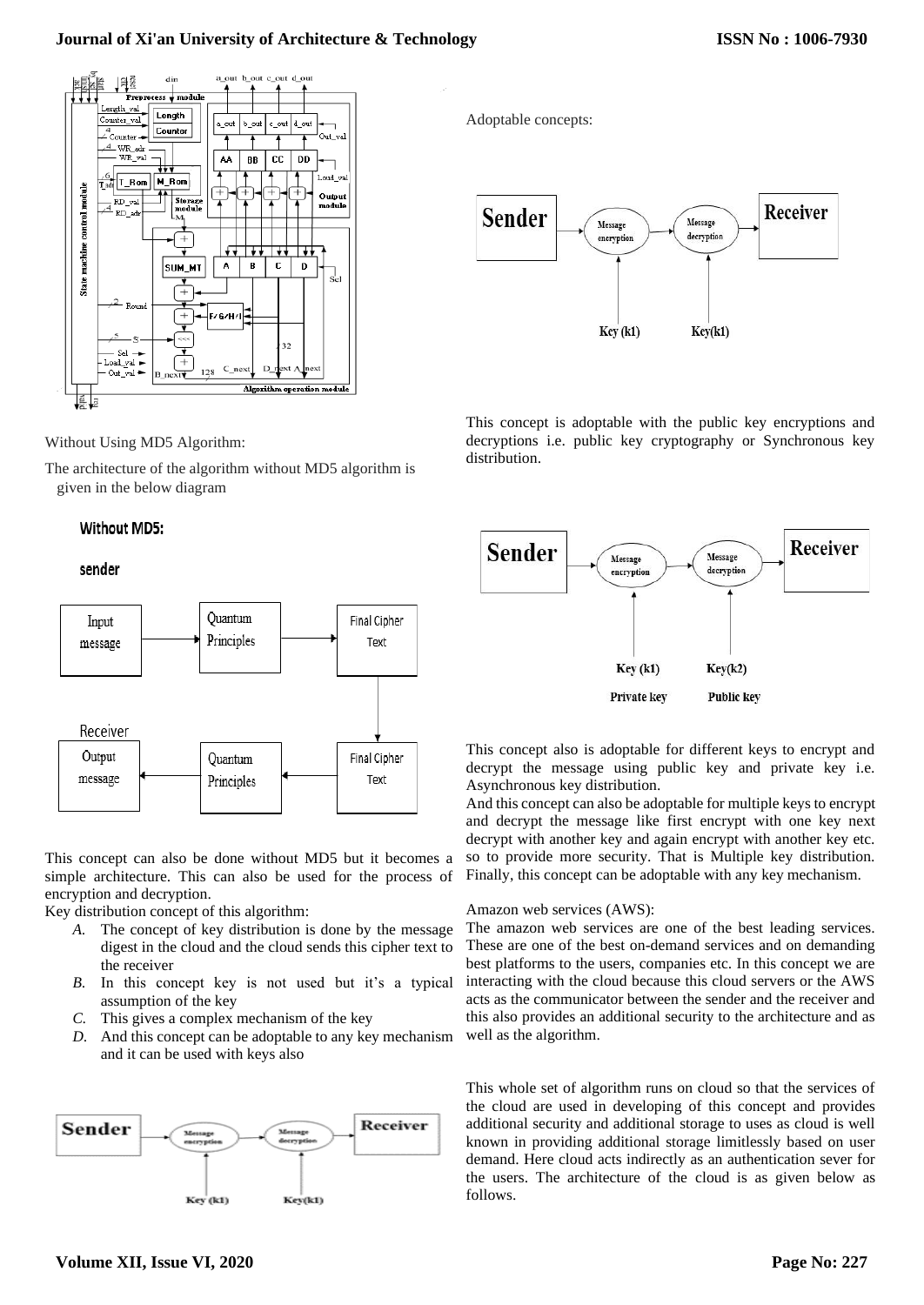#### **CREATION OF ENCRYPTION STANDARD USING CLOUD:**



Here we can see that the app server is connected to the cloud so that the connection between the two people Alice and Bob are done by the cloud and the connection between them passes through cloud only. Cloud acts a connectivity medium here.



Comparison:

The concept is been taken from the quantum principles. The algorithm which we had introduced is been fetched from our own assumption and from the quantum physics and formulas. The above papers which we had taken to reference are one of the top sophisticated quantum cryptography concepts which includes more investment of money and those concepts are not yet used for the public purpose and these concepts are so sophisticated and includes lot of money on this concept. As far as concerns the above concepts use quantum key distributions.

Because of this the more amount of money is used to create security and these concepts send photons through the cables and maintain the security. These photons require a low temperature to be generated and requires more cost not only the cost but it requires a high standard computer like quantum computers which can't be affordable and our concept uses justthe quantum principles and tries to provide a high security encryption without photons and quantum computers. And our concept provides and additional security for the hash codes.

The concept developed in a way that it reduces the cost and provide a high standard encryption based on the assumptions of the quantum physics. Here we are using the cloud so that it provides an additional security for the algorithm and for the users to store the information and to retrieve the information at any time

form the could and the further scope may include some concepts of open encryptions.

This concept is an open source for the key based encryptions and it can adopt to any key based encryption standards, this provides a vast range of customizability to the existing encryption standard. This concept has many advantages regarding the key distribution mechanisms like the symmetric key distributions and the asymmetric key distributions. This concept can be adopted with the multiple key mechanisms like using single, double or multiple keys while encryption and decryption. This concept can be easily adopted with the public and private key mechanisms like using pubic key for encryptions and private key for decryptions and vice versa.

Here from the comparisons we can say that the present concept can be easily available for all for public use and an we can have the full advantage of the Cloud mechanism and it can be used for storing and retrieval of the information and the messages can be stored and the users can have vast amount of storage and use the services of the cloud.

Comparison with the existing encryption mechanism:

| S.no                                                          | Temperature  <br>Requirement | <b>Photons</b><br>Requirement<br>&Photon<br>cables | Cost<br>requirement | Complex<br>machines<br>requirement<br>(Quantum<br>computers) | Message<br>digest or<br>Cipher<br>text |
|---------------------------------------------------------------|------------------------------|----------------------------------------------------|---------------------|--------------------------------------------------------------|----------------------------------------|
| 1.Previously<br>existing<br>quantum<br>security<br>algorithms | Yes                          | <b>Yes</b>                                         | More                | Yes                                                          | Complex                                |
| 2. newly<br>developed<br>algorithm of<br>security             | Not required                 | Not<br>required                                    | Less                | <b>Not</b><br>required                                       | Complex                                |

The above table indicates the differences between the previous Quantum security systems and the new concept of Quantum security the differences indicates the advantages of the new quantum security developed in this project.

#### III. RESULTS

Expected result could be in this format. **Expected Input: (SENDER SIDE)**

Hi

ĵ.

## **Expected Output: (RECEIVER SIDE)**

Message digest=0.26500000000000000000000003200625 Hi

## **Expected Input: (SENDER SIDE)** How Are You

## **Expected Output: (RECEIVER SIDE)**

Message digest=0.42900000000000000000000004254625 How Are You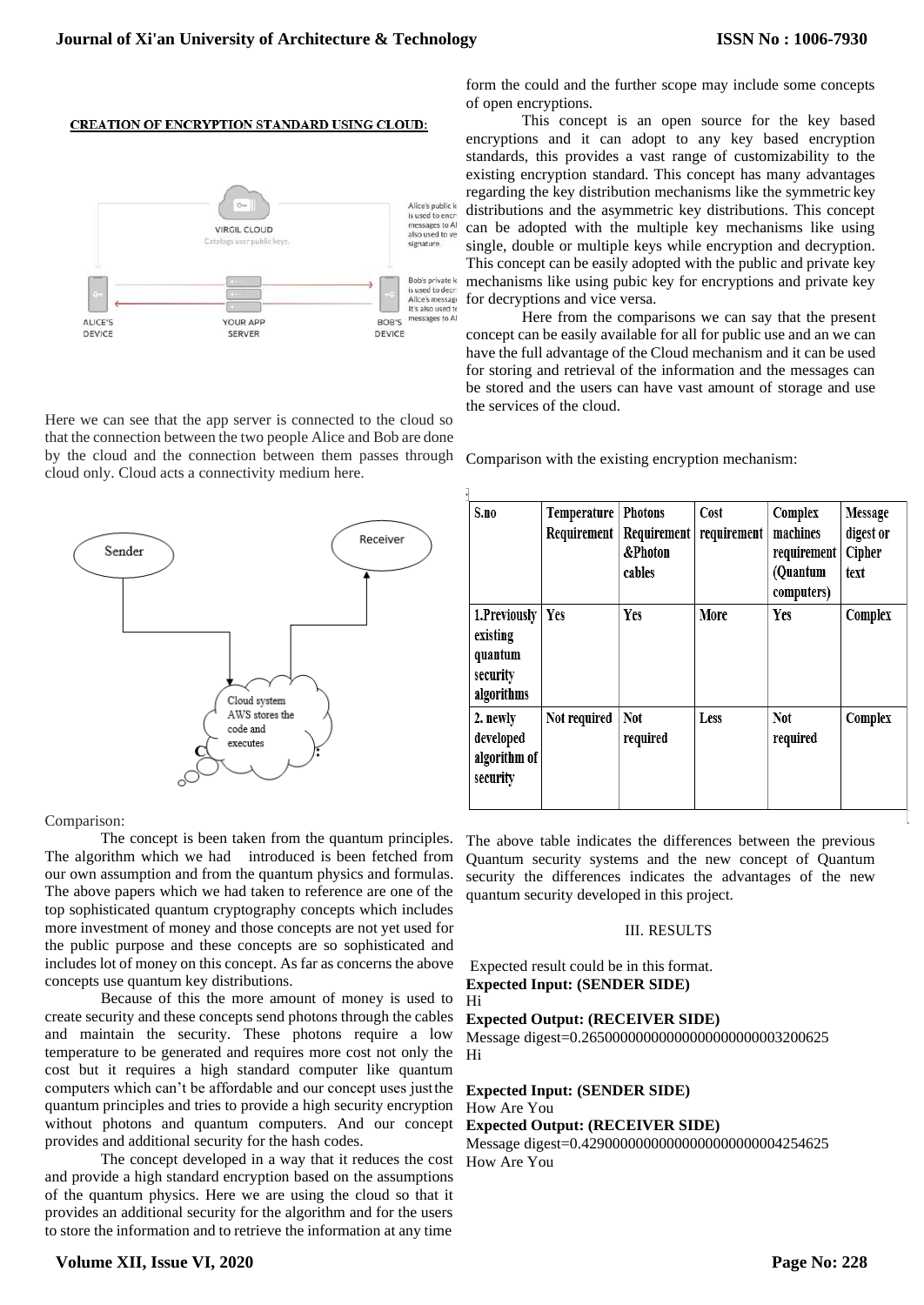# ubuntu@ip-172-31-17-43:~\$ dir

testing python ubuntu@ip-172-31-17-43:~\$ cd testing python/ ubuntu@ip-172-31-17-43:~/testing python\$ dir project.py ubuntu@ip-172-31-17-43:~/testing python\$ python3 project give input: how are you basic key:  $6.625e-34$ count during encryption : 0.10411111903209712 2.0991098795103626e-15 Final message digest: 0.10411111903209921 count during decryption : 0.10411111903209712 output: how are you ubuntu@ip-172-31-17-43:~/testing python\$

## IV. CONCLUSION

In this project, we have a tendency to expect the implementation of labour in chatting system that owner and users will act a lot of fluently.

This has been an essentially abbreviated and condensed raid the howling, and generally outlandish, world of quantum physics.

If some of elementary principles of physics were to be singled out from all of the on top of, they might in all probability be the twin wave-like and particle-like behavior of matter and radiation, and also the prediction of possibilities in things wherever classical physics predicts certainties. During this project we have a tendency to area unit making a brand-new secret writing commonplace that is predicated on quantum cryptography and that is a lot of advanced as that of the quantum secret writing commonplace that area unit gift within the gift day.

This project principally uses the Cloud services to urge in with the users and for the user's interaction. This methodology additionally |is additionally an efficient technique and also doesn't need high finish super computers.

This project takes the foremost benefits from the cloud services and uses its security as a further issue. This idea uses cloud services to store and retrieve knowledge or info. This project additionally acts as a further security for the Hash codes or hash algorithms that area unit gift thus far and helps in rising security. The project is developed for many public uses and for communication reachability of the general public activity. The

project is far appropriate and adoptable for several key distribution algorithms. This secret writing commonplace additionally has abundant scope

in future for development of an efficient advanced quantum cryptanalytic strategies.

# V. FUTURE WORK

This algorithm can be used in multiple ways in future, it can be used as an alternative to the highly sophisticated Quantum cryptography and can be used in many messaging apps that can use cloud as a linkage between the users and can provide them storage. This concept also gives a new introduction to the open source encryption standards that could be modulated or customizable with any environment and platform and so that the

encryption standard developed once can get additional changes and additional upgrades to sustain in future and can be adopted easily. And also, this provides beta developers or beta uses to create their own encryption standard for their own set of communication between different users that is different users have different sets of communication channels with other users. And here each and every channel is unique and different when communication with different users from a single user.

#### **REFERENCES**

- [1] First edition July 2018 ISBN No. 979-10-92620-21-4 Marco Lucamarini, Andrew Shields, Romain Alléaume
- [2] Mehrdad S. Sharbaf Graduate School of Computer and Information Sciences Nova South Eastern University, Fort Lauderdale, Fl., 33314
- [3] Joseph Russell, CISSP, Science Applicationsinternational Corporation O'Fallon, IL
- [4] Hatim Salih, Zheng-Hong Li, M. Al-Amri, and M. Suhail Zubairy Phys. Rev. Lett. 110, 170502 – Published 23 April 2013
- [5] Aparna Singh Department of Computer Science & Engg., SRGI, India IJCSMC, Vol. 6, Issue. 7, July 2017, pg.208 – 21
- [6] Internet [s](https://www.etsi.org/technologies/quantum-key-)ources from ETSI company Technologies [https://www.etsi.org/technologies/quantum-key](https://www.etsi.org/technologies/quantum-key-)[distribution](https://www.etsi.org/technologies/quantum-key-distribution)
- [7] Internet sources from the IEEE explore[r](https://ieeexplore.ieee.org/document/7544898/) <https://ieeexplore.ieee.org/document/7544898/>
- Internet source from the Research gate organization on quantum key generation, distribution and cryptograph[y](https://www.researchgate.net/publication/220484116_SECOQC_White_Paper_on_Quantum_Key_Distribution_and_Cryptography) [https://www.researchgate.net/publication/220484116\\_SE](https://www.researchgate.net/publication/220484116_SECOQC_White_Paper_on_Quantum_Key_Distribution_and_Cryptography) [COQC\\_White\\_Paper\\_on\\_Quantum\\_Key\\_Distribution\\_an](https://www.researchgate.net/publication/220484116_SECOQC_White_Paper_on_Quantum_Key_Distribution_and_Cryptography) [d\\_Cryptography](https://www.researchgate.net/publication/220484116_SECOQC_White_Paper_on_Quantum_Key_Distribution_and_Cryptography)
- [9] Internet sources from the Wikipedia regarding QK[D](https://en.wikipedia.org/wiki/Quantum_key_distribution) [https://en.wikipedia.org/wiki/Quantum\\_key\\_distribution](https://en.wikipedia.org/wiki/Quantum_key_distribution)
- [10] Internet sources from the IdQuantique regarding QK[D](https://www.idquantique.com/resource-library/quantum-key-distribution/) [https://www.idquantique.com/resource-library/quantum](https://www.idquantique.com/resource-library/quantum-key-distribution/)[key-distribution/](https://www.idquantique.com/resource-library/quantum-key-distribution/)
- [11] S. Gay, R. Nagarajan, N. Papanikolaou, "Probabilistic Model Checking of Quantum Protocols", *arXiv preprint quant-ph/0504007,* 2005
- [12] C. H. Bennett, "Quantum cryptography: Public key distribution and coin tossing*", International Conference on Computer System and Signal Processing IEEE 1984*, pp. 175-179, 1984
- [13] M. Elboukhari, M. Azizi, A. Azizi, "Verification of Quantum Cryptography Protocols by Model Checking", Int. J. Network Security & Appl, vol. 2, no. 4, pp. 43-53, 2010.
- [14] "Effective security in social data security in OSNs" by Balakrishna, A.S.V., Srinivasu, N.
- [15] "An Efficient Secret Sharing Scheme for n out of n scheme using POB number system" by Sreekumar et al.
- [16] "Secure Cloud-Based Image Tampering Detection and Localization Using POB Number System" by Priyanka singh,B.Raman,N.Agarwal
- [17] "Security in cloud computing: Opportunities and challenges" by Mazhar Ali, Samee U. Khan, and Athanasios V. Vasilakos.
- [18] "Generalized secret sharing using permutation ordered binary system" by V. P. Binu and A. Sreekumar.
- [19] Dan Bogdanov. 2007. Foundations and properties of